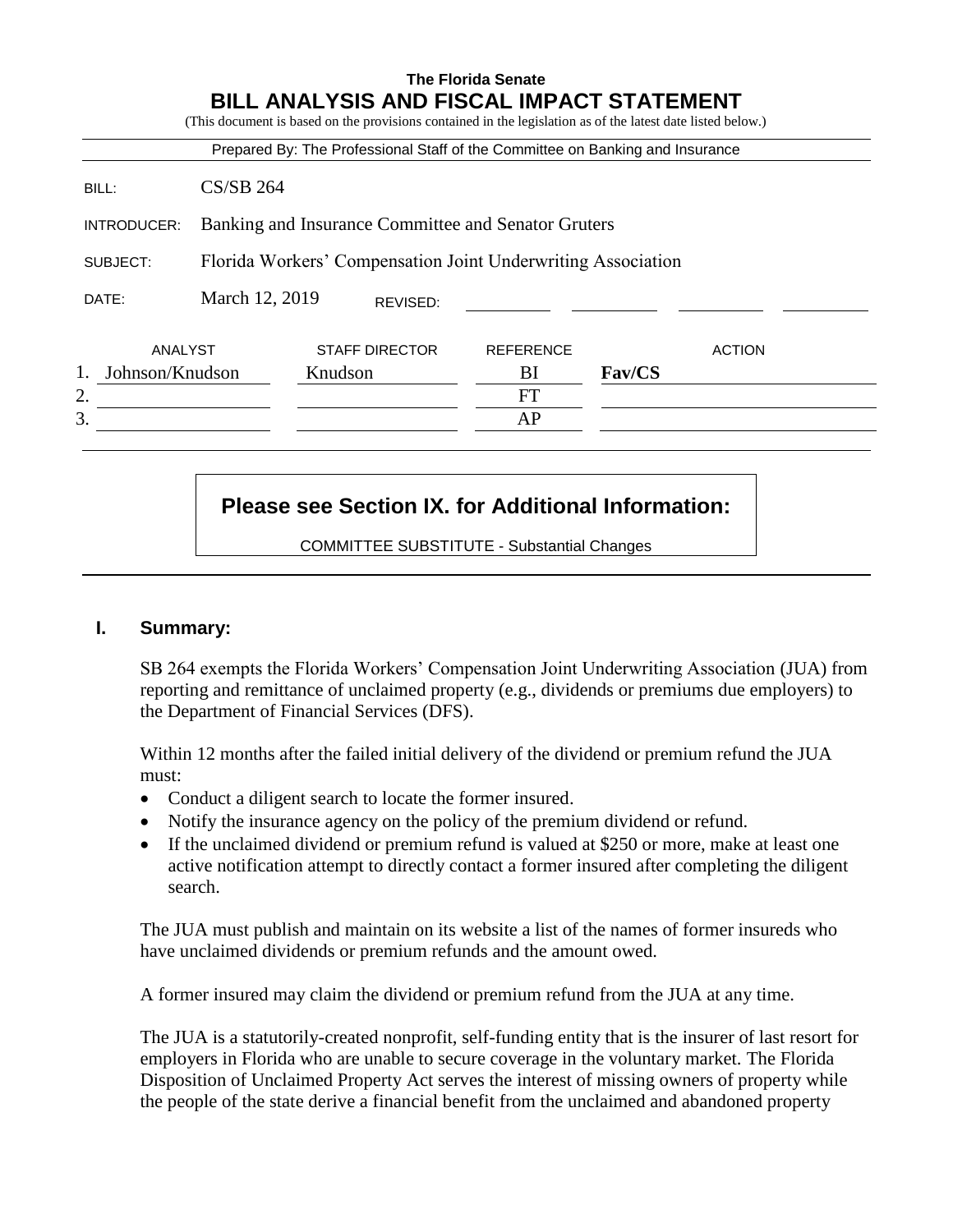remit such proceeds to the DFS. The DFS deposits such proceeds into the Department of Education School Trust Fund, except for a \$15 million balance that is retained in the Unclaimed Property Trust Fund for the prompt payment of verified claims to owners or heirs of owners.

## **II. Present Situation:**

## **Florida's Disposition of Unclaimed Property Act**

Unclaimed property constitutes any funds or other property, tangible or intangible, that have remained unclaimed by the owner for a certain specified number of years.<sup>1</sup> Common types of unclaimed property are dormant savings or checking accounts, unclaimed insurance proceeds, stocks, bonds, dividends, uncashed checks, refunds, credit balances, and contents of abandoned safe deposit boxes at financial institutions.<sup>2</sup> The Division of Unclaimed Property, within the Department of Financial Services (DFS), administers Florida's Disposition of Unclaimed Property Act.<sup>3</sup> The DFS is responsible for receiving property from holders, safeguarding this property, locating the rightful owners, and returning property to them.

Owners have the right to claim their property at any time. Financial institutions, insurance companies, governmental entities, and other holders of unclaimed property must report and submit unclaimed property to the DFS before May 1 of each year for the preceding calendar year. Holders of inactive accounts (presumed unclaimed property) are required to use due diligence to locate apparent owners.<sup>4</sup> Once the prescribed period for holding unclaimed property has expired, a holder is required to file a report with DFS by May 1 for all property valued at \$50 or more and presumed unclaimed for the preceding calendar year.<sup>5</sup> The report generally must contain the name and social security number or federal employer identification number, if known, and the last known address of the apparent owner.<sup>6</sup> The report, which includes account information, is uploaded to the DFS unclaimed property website, and the unclaimed property is available to be claimed.<sup>7</sup>

The reporting provisions of s. 717.117, F.S., do not apply to the following circumstances:

- Unclaimed patronage refunds as provided for by contract or through bylaw provisions of entities organized under ch. 425, F.S., or that are exempt from ad valorem taxation pursuant to s. 196.2002, F.S.
- Intangible property held, issued, or owing by a business association subject to the jurisdiction of the United States Surface Transportation Board or its successor federal agency if the apparent owner of such intangible property is a business association. The holder of such

 $\overline{a}$ 

See s. 717.117, F.S.

<sup>2</sup> See Department of Financial Services, FLTreasureHunt.Gov General Questions. [https://www.fltreasurehunt.gov/UP-](https://www.fltreasurehunt.gov/UP-Web/sitePages/FAQs.jsp)[Web/sitePages/FAQs.jsp](https://www.fltreasurehunt.gov/UP-Web/sitePages/FAQs.jsp) (last accessed March 6, 2019).

<sup>&</sup>lt;sup>3</sup> Chapter 717, F.S.

<sup>4</sup> Section 717.117(4), F.S.

<sup>5</sup> Section 717.117(3), F.S.

<sup>6</sup> Section 717.117(1), F.S.

<sup>&</sup>lt;sup>7</sup>DFS Unclaimed property website available at<https://www.fltreasurehunt.gov/> (last viewed Feb. 28, 2019).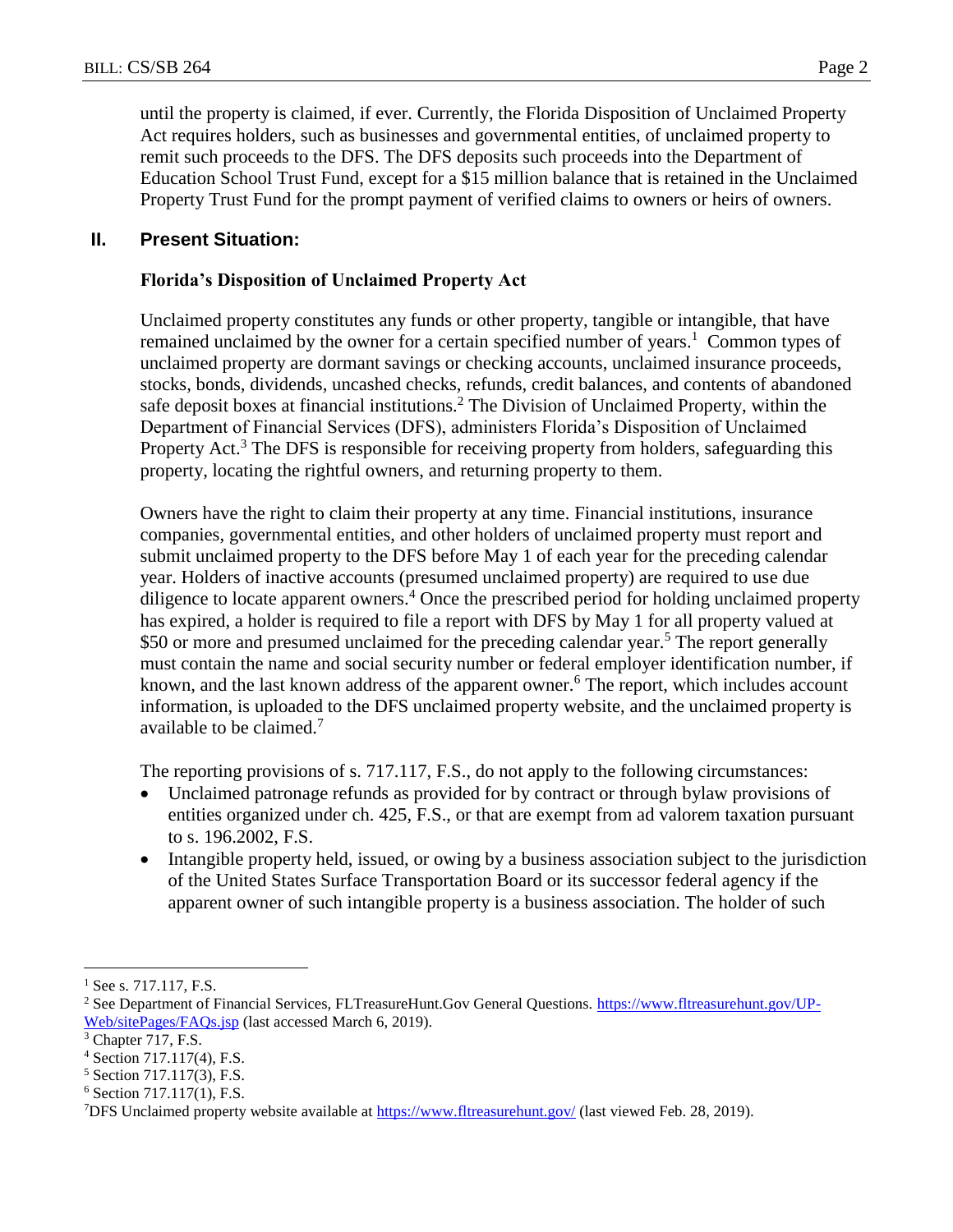property does not have any obligation to report, to pay, or to deliver such property to the DFS.

 Credit balances, overpayments, refunds, or outstanding checks owed by a health care provider to a managed care payor with whom the health care provider has a managed care contract, if the credit balances, overpayments, refunds, or outstanding checks become due and owing pursuant to the managed care contract.<sup>8</sup>

Current law places an obligation on the state, DFS, to notify owners of unclaimed property accounts valued at over \$250, in a cost-effective manner, including through attempts to contact the owner directly.<sup>9</sup> The DFS indicates that the means used to find lost property owners include social security numbers, direct mailing, motor vehicle records, state payroll records, newspaper advertisements, and the state website.

Five years is the dormancy period for most types of property, and it is the default dormancy period for any property types for which a dormancy period is not provided in statute.<sup>10</sup> The dormancy period for all property types of any governmental entity, or subdivision thereof, is one year, as is the case with property held by any government entity or subdivision thereof, or statutorily-created entity such as the JUA or Citizens Insurance (created by legislature, governed by the Cabinet or by a board appointed by elected officials).<sup>11</sup>

All funds from unclaimed property, including proceeds from the sale of safe deposit items and securities, are deposited into the Abandoned Property Trust Fund. The trust fund entirely finances program operations and pays owner claims. The department retains a balance, not to exceed \$15 million, in the trust fund to enable prompt claim payments. The remaining unclaimed funds are transferred into the State School Fund to support public education. The State School Fund will receive an estimated \$129.4 million in unclaimed property during the 2018-2019 fiscal year.<sup>12</sup>

#### **Florida Workers' Compensation Joint Underwriting Association**

The Legislature created the Workers' Compensation Joint Underwriting Association<sup>13</sup> (JUA) as a nonprofit, self-funding entity that is the insurer of last resort for employers in Florida who are unable to secure coverage in the voluntary market.<sup>14</sup> The board of the JUA is composed of a nine-member board of governors appointed by the Financial Services Commission. 15

 $\overline{a}$ 

<sup>8</sup> Section 624.4621, F.S., relating to the regulation of group self-insurance funds, provides another exception. The section provides that any dividend or premium refund that cannot be paid to the applicable member or policyholder or former member or policyholder of the group self-insurer because the former member or policyholder cannot be reasonably located becomes the property of the group self-insurer.

<sup>&</sup>lt;sup>9</sup> Section 717.118(1), F.S.

<sup>&</sup>lt;sup>10</sup> Section 717.102, F.S.

<sup>&</sup>lt;sup>11</sup> Section 717.113, F.S., provides that all intangible property held for the owner by any court, government or governmental subdivision or agency, public corporation, or public authority that has not been claimed by the owner for more than 1 year after it became payable or distributable is presumed unclaimed.

<sup>&</sup>lt;sup>12</sup> See Section V., Fiscal Impact Statement C. Public Sector Impact in this analysis.

<sup>&</sup>lt;sup>13</sup> The JUA was created in 1993 and was the successor of the Florida Workers' Insurance Plan. Ch. 93-415, L.O.F.

<sup>&</sup>lt;sup>14</sup> According to the JUA, it has applied for federal tax exemption, status as of July 1, 2007, and the requested ruling is pending. Correspondence on file with Senate Banking and Insurance Committee.

 $15$  Section 627.311(5)(b), F.S.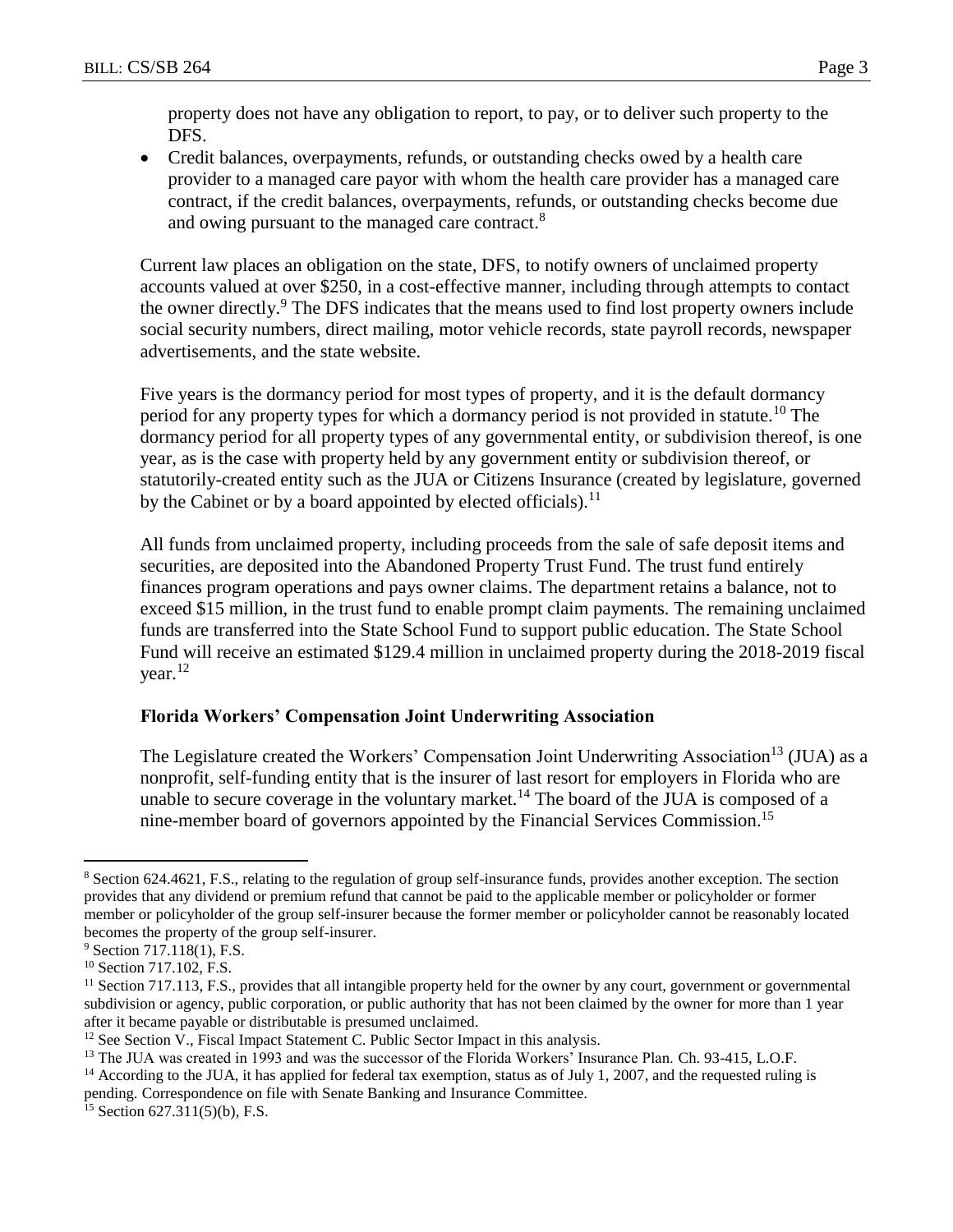The JUA establishes three tiers of employers, grouped according to their loss experience, for purposes of establishing rates. Tier One employers have good loss experience, Tier Two employers have loss experience inferior to those in Tier One, and Tier Three employers have loss experience that do not qualify them for Tier One or Tier Two.<sup>16</sup> For 2019, the JUA will charge rates based on premiums in the voluntary market, adjusted upward by 5 percent for Tier One employers, 20 percent for Tier Two employers, and 42 percent for Tier Three employers.<sup>17</sup>

Prior to the workers' compensation reforms in 2003, the JUA experienced a significant increase in the number of policies due to availability and affordability issues in the private market. The 2003 reforms revised the JUA to address affordability and availability for small employers and charitable and nonprofit organizations by creating a new subplan for such employers, limiting premiums to no more than 125 percent of the rate in the voluntary market, and authorizing assessments against employers if the subplan experienced a deficit.<sup>18</sup> According to the JUA no assessments have been levied on employers.

Policyholders of the JUA sometimes receive dividends and premium refunds, which are provided 7 years after the policy year. If the insured cannot be found, the JUA must remit the property to DFS once it has been unclaimed for more than 1 year after it became payable or distributable pursuant to s. 717.113, F.S.

## *Financial Condition of the FWCJUA*

For calendar year 2017, the JUA recognized a surplus of \$87,937,954. As of September 30, 2018, the JUA recognized a \$91,938,906, surplus. This information is delineated below by subplan and tier, as follows:

| Subplan/Tier           | <b>Effective Date of</b> | <b>September 30, 2018</b>       | 2017 Total Surplus or |  |
|------------------------|--------------------------|---------------------------------|-----------------------|--|
|                        | Subplan/Tier             | <b>Total Surplus or Deficit</b> | (Deficit)             |  |
| Subplans P, A, and C   | January 1, 1994          | \$39,883,694                    | \$39,171,914          |  |
| Subplan D              | July 1, 2003             | (\$118,309)                     | $($118,309)^{19}$     |  |
| Tier 1                 | July 1, 2004             | \$6,849,573                     | \$5,961,950           |  |
| Tier 2                 | July 1, 2004             | \$15,038,034                    | \$12,962,723          |  |
| Tier 3                 | July 1, 2004             | \$30,285,914                    | \$29,959,676          |  |
| Net Surplus or Deficit |                          | \$91,938,906                    | \$87,937,954          |  |

# **III. Effect of Proposed Changes:**

**Section 1** amends s. 627.311, F.S., to provide that any dividend or premium refund issued by the Florida Workers' Compensation Joint Underwriting Association that cannot be paid to a former

 $\overline{a}$ <sup>16</sup> Section 627.311(5)(c)22., F.S.

<sup>&</sup>lt;sup>17</sup> See Office of Insurance Regulation, Letter from Sandra Starnes, Office of Insurance Regulation Director Property  $\&$ Casualty Product Review, to Michael K. Clearly, Florida Workers' Compensation Joint Underwriting Association Operations Manager, regarding OIR File Number FWC 18-12920 (Dec. 19, 2018).

<https://www.fwcjua.com/Home/DisplayDocument?intDocId=5353> (last accessed March 6, 2019).

<sup>18</sup> See s. 35, Ch. 2003-412, L.O.F.

<sup>&</sup>lt;sup>19</sup> The JUA estimates that total state funds needed to fund the Subplan D deficit through the contingency reserve are approximately \$4.2 million, which is \$3.7 million less than the \$7.9 million already appropriated and received from the Florida Legislature, and thus, no additional cash needs are anticipated. See correspondence from WCJUA to the OIR, dated July 13, 2018, on file with Senate Committee on Banking and Insurance.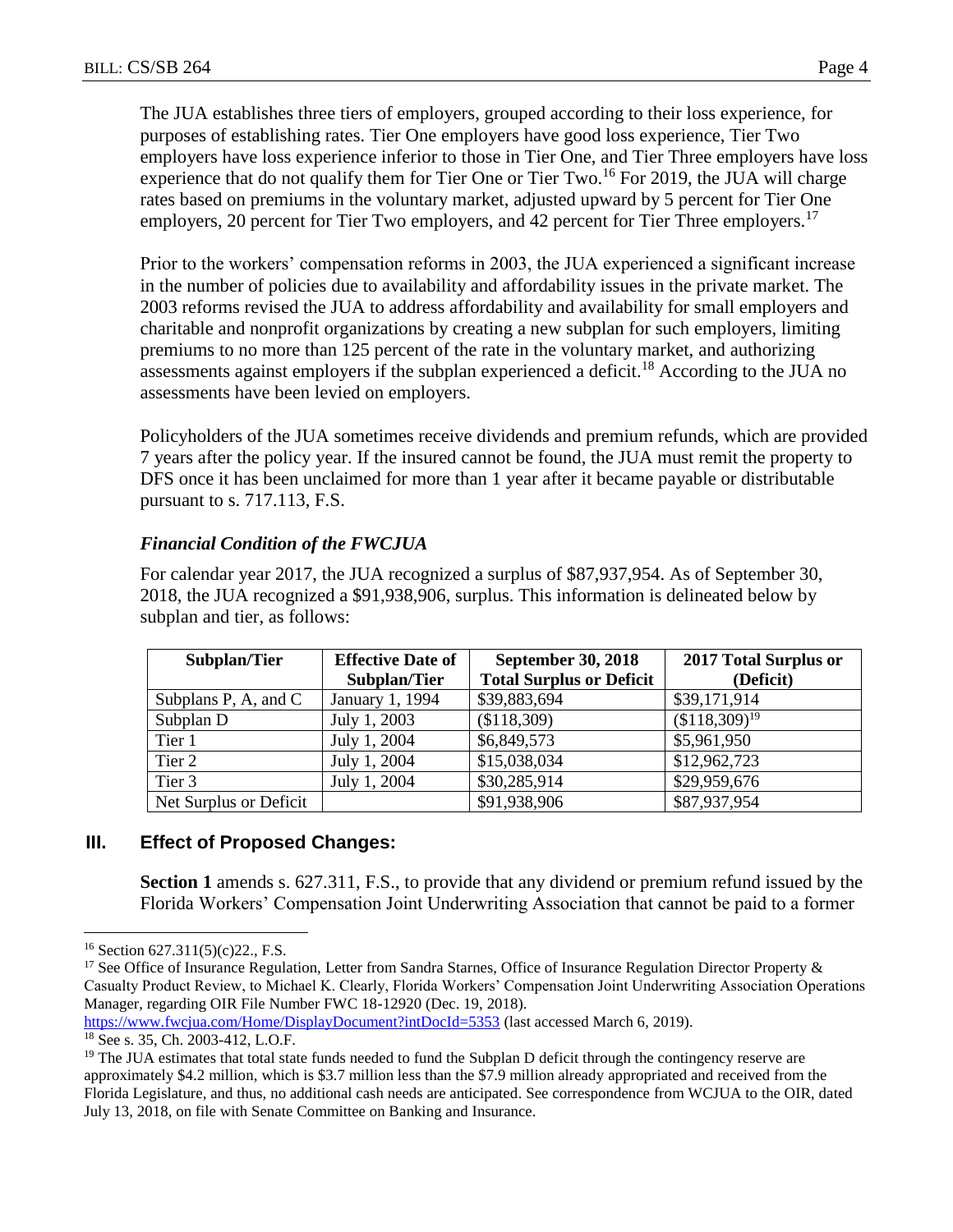Within 12 months after the failed initial delivery of the dividend or premium refund the JUA must:

- Conduct a diligent search to locate the former insured using a reasonable and prudent method to locate the owner. Examples of a diligent search include searching a nationwide database using a taxpayer identification number or social security number, cross indexing with other records related to the owner, mailing to the last known address unless known to be inaccurate, or engaging a licensed agency or company capable of performing the forgoing actions.
- Notify the insurance agency on the policy of the premium dividend or refund. Such notice does not constitute notice to the owner or make the agency responsible for the unclaimed property.
- If the unclaimed dividend or premium refund is valued at \$250 or more, make at least one active notification attempt to directly contact a former insured after completing the diligent search. An active notification attempt does not include publication in a newspaper, on television, on the Internet, or through other promotional efforts and items.

The JUA must publish and maintain on its website a list of the names of former insureds who have unclaimed dividends or premium refunds and the amount owed.

A former insured may claim the dividend or premium refund from the JUA at any time.

**Section 2** provides this act takes effect upon becoming law.

## **IV. Constitutional Issues:**

A. Municipality/County Mandates Restrictions:

None.

B. Public Records/Open Meetings Issues:

None.

C. Trust Funds Restrictions:

None.

D. State Tax or Fee Increases:

None.

E. Other Constitutional Issues:

None.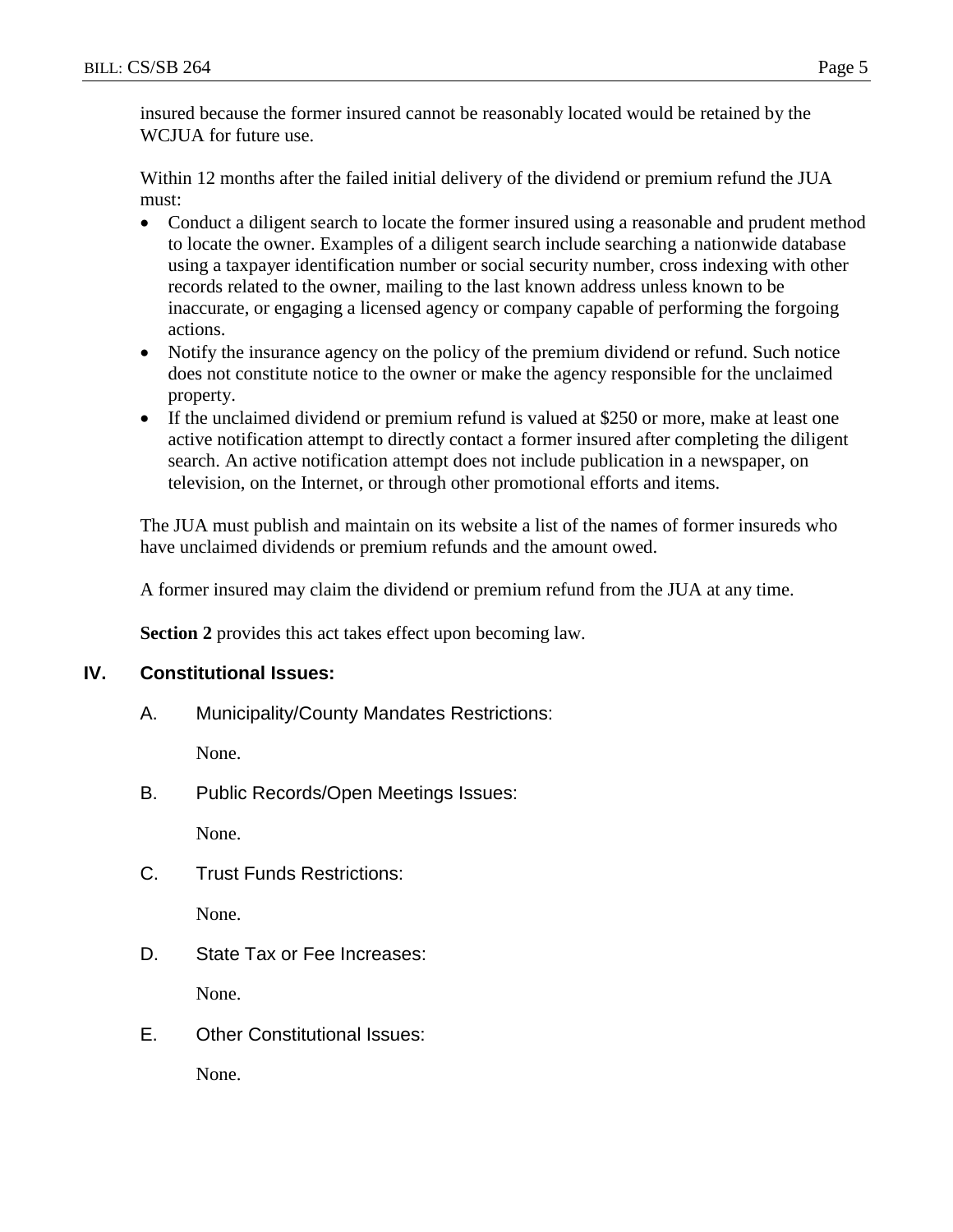## **V. Fiscal Impact Statement:**

A. Tax/Fee Issues:

None.

## B. Private Sector Impact:

The retention by the JUA of unclaimed property will reduce the likelihood of an assessment of policyholders of the JUA or in the private market in the event the JUA runs a deficit. To date, the JUA has never had to assess policyholders.

## C. Government Sector Impact:

The bill will cause an indeterminate reduction in State School Trust Fund monies available to fund education. The DFS estimates an average annual reduction in money remitted to the Bureau of Unclaimed Property during the next three fiscal years of \$321,000. The Bureau of Unclaimed Property within DFS provided the following information regarding unclaimed property remitted by the  $JUA$ :<sup>20</sup>

| Report Year | <b>Total Accounts</b> | Total Value  | Claimed                | Value of Claimed |
|-------------|-----------------------|--------------|------------------------|------------------|
|             |                       |              | Accounts <sup>21</sup> | Accounts         |
| 2013        |                       | \$0          |                        | SC.              |
| 2014        |                       | \$31,654.16  |                        | \$16,407.37      |
| 2015        | 99                    | \$228,649.46 | 29                     | \$94,442.44      |
| 2016        | 43                    | \$170,218.34 | 16                     | \$96,516.19      |
| 2017        |                       | \$565,353.39 |                        | \$0              |

The State School Trust Fund is funded through transfers of money from the Bureau of Unclaimed Property within the DFS. The Office of Economic and Demographic Research estimated that the trust fund will receive \$129.4 million of its \$131.4 million in total funds from the Bureau of Unclaimed Property in fiscal year  $2018-2019$ <sup>22</sup> The Legislature appropriated from the trust fund \$32.8 million to the Florida Education Finance Program and \$86.2 million for class size reduction.<sup>23</sup>

# **VI. Technical Deficiencies:**

None.

 $\overline{a}$ 

<sup>20</sup> See Department of Financial Services, *Department of Financial Services (DFS) 2019 Legislative Bill Analysis for SB 264*, pg. 1, (Jan. 28, 2019).

 $21$ <sup>T</sup> The 2017 accounts were received on January 23, 2019. The DFS chart is dated January 28, 2019. See Department of Financial Services, *Department of Financial Services (DFS) 2019 Legislative Bill Analysis for SB 264*, (Jan. 28, 2019). <sup>22</sup> Office of Economic and Demographic Research, State School Trust Fund Financial Outlook Statement (March 1, 2019);

[http://edr.state.fl.us/Content/revenues/outlook-statements/state-school-tf/190301\\_SSTFoutl.pdf](http://edr.state.fl.us/Content/revenues/outlook-statements/state-school-tf/190301_SSTFoutl.pdf) (last accessed March 6, 2019).

<sup>23</sup> *See id*.